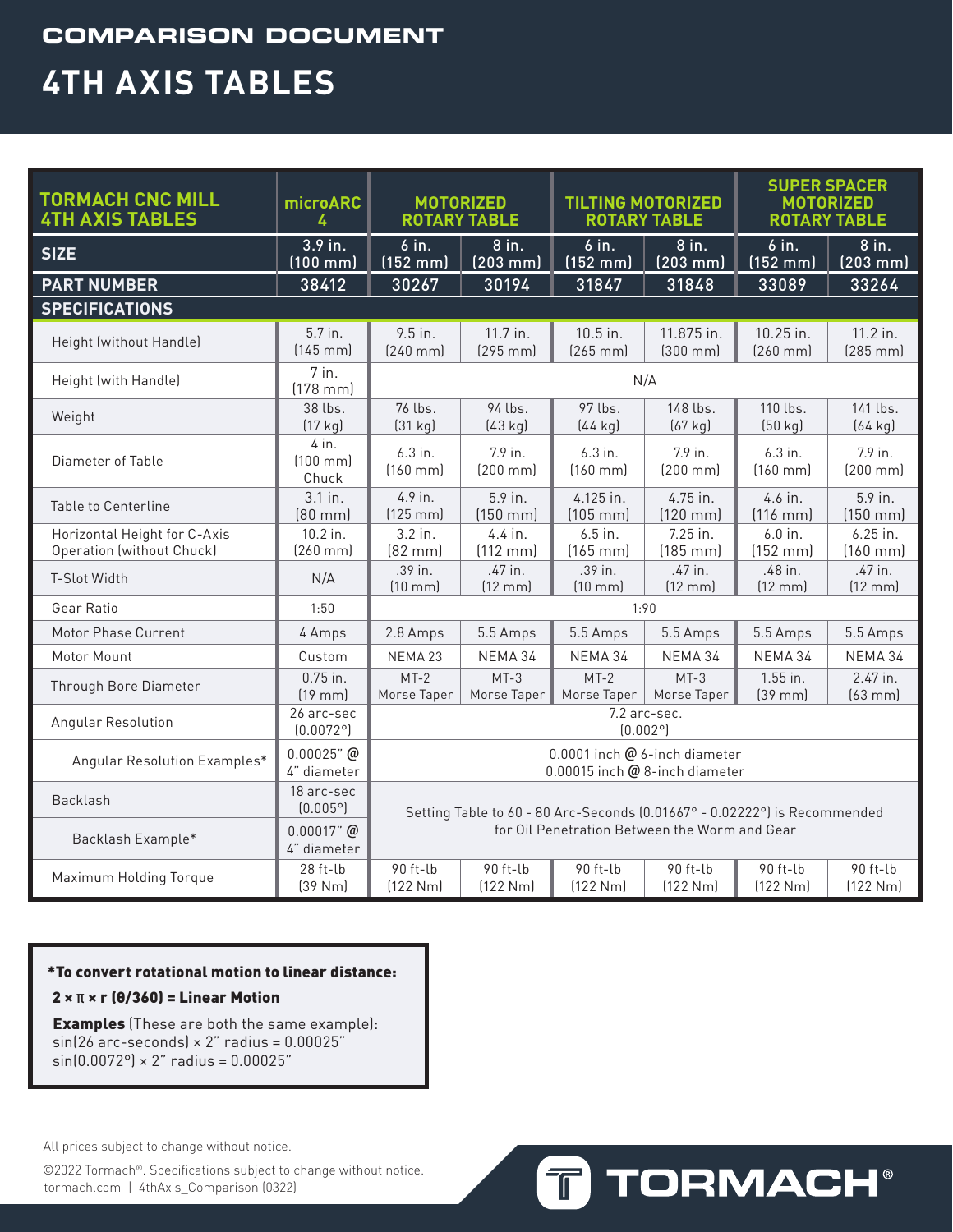# **4TH AXIS TABLES**

|                  | <b>TORMACH CNC MILL</b><br><b>4TH AXIS TABLES</b>                 | microARC<br>4                 | <b>MOTORIZED</b><br><b>ROTARY TABLE</b>                 |              | <b>TILTING MOTORIZED</b><br><b>ROTARY TABLE</b> |                             | <b>SUPER SPACER</b><br><b>MOTORIZED</b><br><b>ROTARY TABLE</b> |                        |
|------------------|-------------------------------------------------------------------|-------------------------------|---------------------------------------------------------|--------------|-------------------------------------------------|-----------------------------|----------------------------------------------------------------|------------------------|
| <b>SIZE</b>      |                                                                   | 3.9 in.<br>$(100 \text{ mm})$ | $6$ in.<br>8 in.<br>$(152 \text{ mm})$<br>$(203$ mm $)$ |              | $6$ in.<br>$(152 \, mm)$                        | 8 in.<br>$(203 \text{ mm})$ | $6$ in.<br>$(152$ mm $)$                                       | 8 in.<br>$(203$ mm $)$ |
|                  | <b>PART NUMBER</b>                                                | 38412                         | 30267                                                   | 30194        | 31847                                           | 31848                       | 33089                                                          | 33264                  |
| <b>FEATURES</b>  |                                                                   |                               |                                                         |              |                                                 |                             |                                                                |                        |
|                  | Nidec-Shimpo Harmonic Gearbox                                     | $\checkmark$                  |                                                         |              |                                                 |                             |                                                                |                        |
|                  | Mounts for Vertical (A-axis) and<br>Horizontal (C-axis) Operation |                               | $\checkmark$                                            |              | J                                               |                             |                                                                |                        |
|                  | <b>Manual Tilting Stage</b>                                       |                               |                                                         |              | $\checkmark$                                    |                             | J                                                              |                        |
|                  | Includes ER40 Collet Fixture                                      | $\checkmark$                  |                                                         |              |                                                 |                             |                                                                |                        |
|                  | Includes Reversible 3-jaw Chuck                                   | J                             |                                                         |              |                                                 |                             | $\checkmark$                                                   |                        |
|                  | <b>MACHINE COMPATIBILITY</b>                                      |                               |                                                         |              |                                                 |                             |                                                                |                        |
| 1100M/MX         |                                                                   | $\checkmark$                  | $\checkmark$                                            | $\checkmark$ | $\checkmark$                                    | $\checkmark$                | $\checkmark$                                                   | $\checkmark$           |
| 770M/MX          |                                                                   | ✓                             | J                                                       |              | ✓                                               |                             | J                                                              |                        |
| <b>PCNC 440</b>  |                                                                   | ✓                             |                                                         |              |                                                 |                             |                                                                |                        |
| <b>PCNC 1100</b> |                                                                   | ✓                             | ✓                                                       | J            | $\checkmark$                                    | $\checkmark$                | ✓                                                              | J                      |
| <b>PCNC 770</b>  |                                                                   | ✓                             | ✓                                                       |              | ✓                                               |                             |                                                                |                        |
|                  | <b>RELATED PARTS (Required)</b>                                   |                               |                                                         |              |                                                 |                             |                                                                |                        |
| 38954            | 4th Axis Driver/Installation<br>Kit (770M/MX, 1100M/MX)           | $\checkmark$                  | ✓                                                       |              | $\checkmark$                                    |                             |                                                                |                        |
| 30266            | 4th Axis Integration Kit<br>[PCNC 770/1100]                       | $\checkmark$                  |                                                         |              |                                                 |                             |                                                                |                        |
| 38712            | 4th Axis Driver/Wiring Kit<br><b>(PCNC 440)</b>                   | ✓                             | N/A                                                     |              | N/A                                             |                             | N/A                                                            |                        |

All prices subject to change without notice.